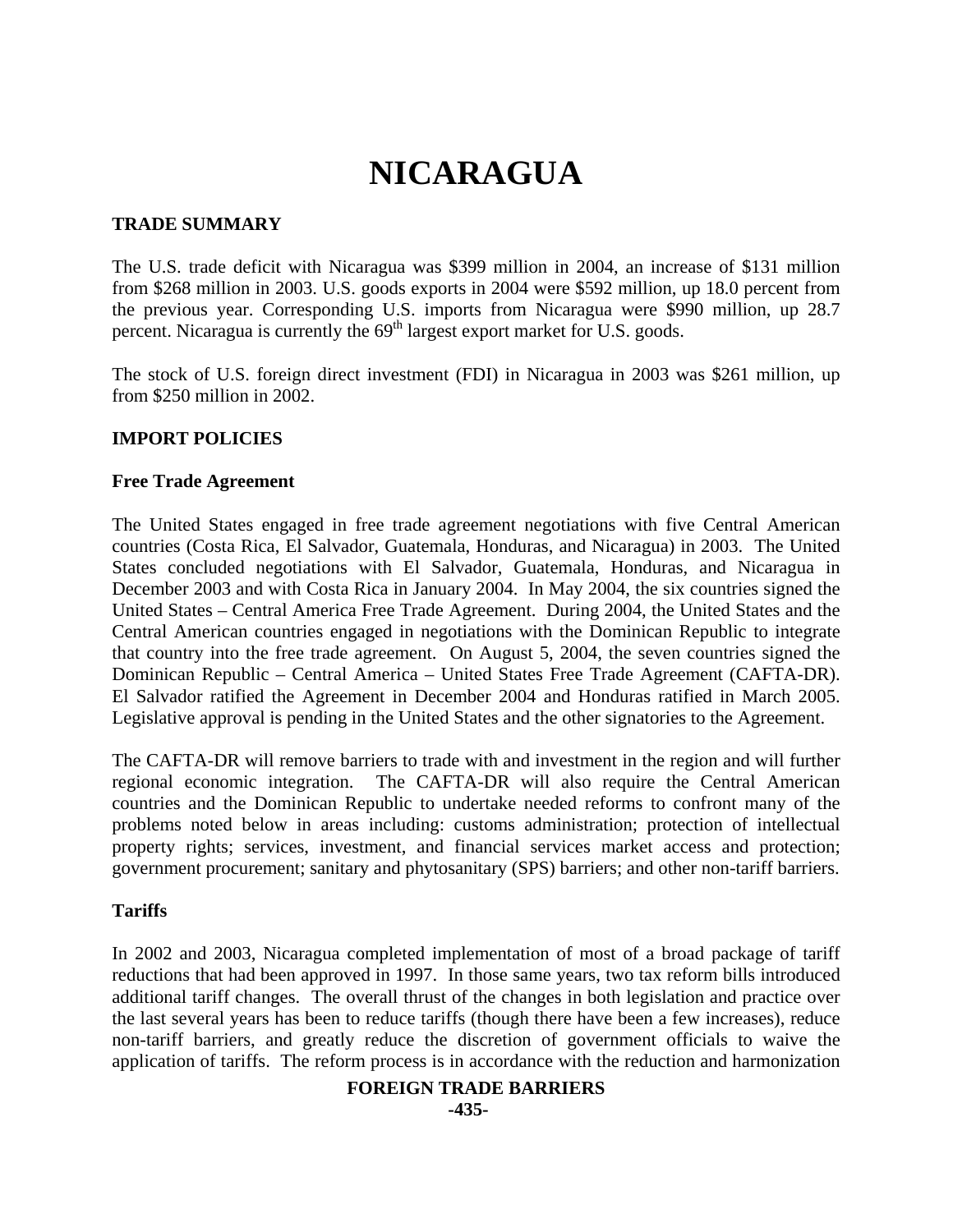of a common external tariff among members of the Central American Common Market (CACM) to between zero percent and 15 percent on most items.

Nicaragua imposes regular import duties of 10 percent or 15 percent on many final consumer goods and a duty of 5 percent on certain primary or intermediate goods from outside Central America that compete with products produced in CACM countries. The tariff is assessed on a good's CIF value. Once the CAFTA-DR goes into effect, about 80 percent of U.S. industrial and commercial goods will enter the region duty-free, with the remaining tariffs on such goods phased out over 10 years. Nearly all textile and apparel goods that meet the Agreement's rules of origin will be duty-free and quota-free immediately, promoting new opportunities for U.S. and regional fiber, yarn, fabric and apparel manufacturing. (The Agreement's tariff treatment for textile and apparel goods may be made retroactive to January 1, 2004.)

A small number of protected agricultural commodities, notably rice and chicken parts, have particularly high tariff rates. Processed rice faces tariffs as high as 61 percent, down from a maximum of 103.5 percent in 2002. Certain chicken parts face a tariff of 170 percent. Tariffs on corn, previously higher, now range from 10 percent to 15 percent. In May 2003, Nicaragua raised tariffs on cheese and certain other dairy products from countries outside the CACM region to a common external tariff rate of 40 percent, from a prior rate of 15 percent, an increase that was consistent with Nicaragua's WTO rights.

Under the CAFTA-DR, Nicaragua will eliminate its tariffs on nearly all agricultural products within 15 years, including its tariffs on rice and yellow corn. Nicaragua will eliminate its tariffs on chicken leg quarters within 18 years and on dairy products within 20 years. For the most sensitive products, tariff rate quotas will permit some immediate zero-duty access for specified quantities during the tariff phase-out period, which will expand over time. Nicaragua will liberalize trade in white corn through expansion of a TRQ.

## **Non-Tariff Measures**

A "consumption tax" on luxury items is levied on a limited number of items. The tax is generally lower than 15 percent, with a few exceptions noted below. Although the ISC is not applied exclusively to imports, the value on which it is based varies depending on whether the product is produced domestically or abroad. While the ISC on domestic goods is based on a manufacturer's price, the ISC on imported goods is based on the CIF value. Alcoholic beverages and tobacco products are exceptions; for these products, the ISC is based on the price charged to the retailer.

In accordance with April 2000 amendments to Nicaragua's tax laws, the ISC on soft drinks was lowered from a level of 18 percent in 1999 to 15 percent in 2000 and 12 percent in 2001. A further reduction to the target rate of 9 percent became effective in 2004.

#### **FOREIGN TRADE BARRIERS -436-**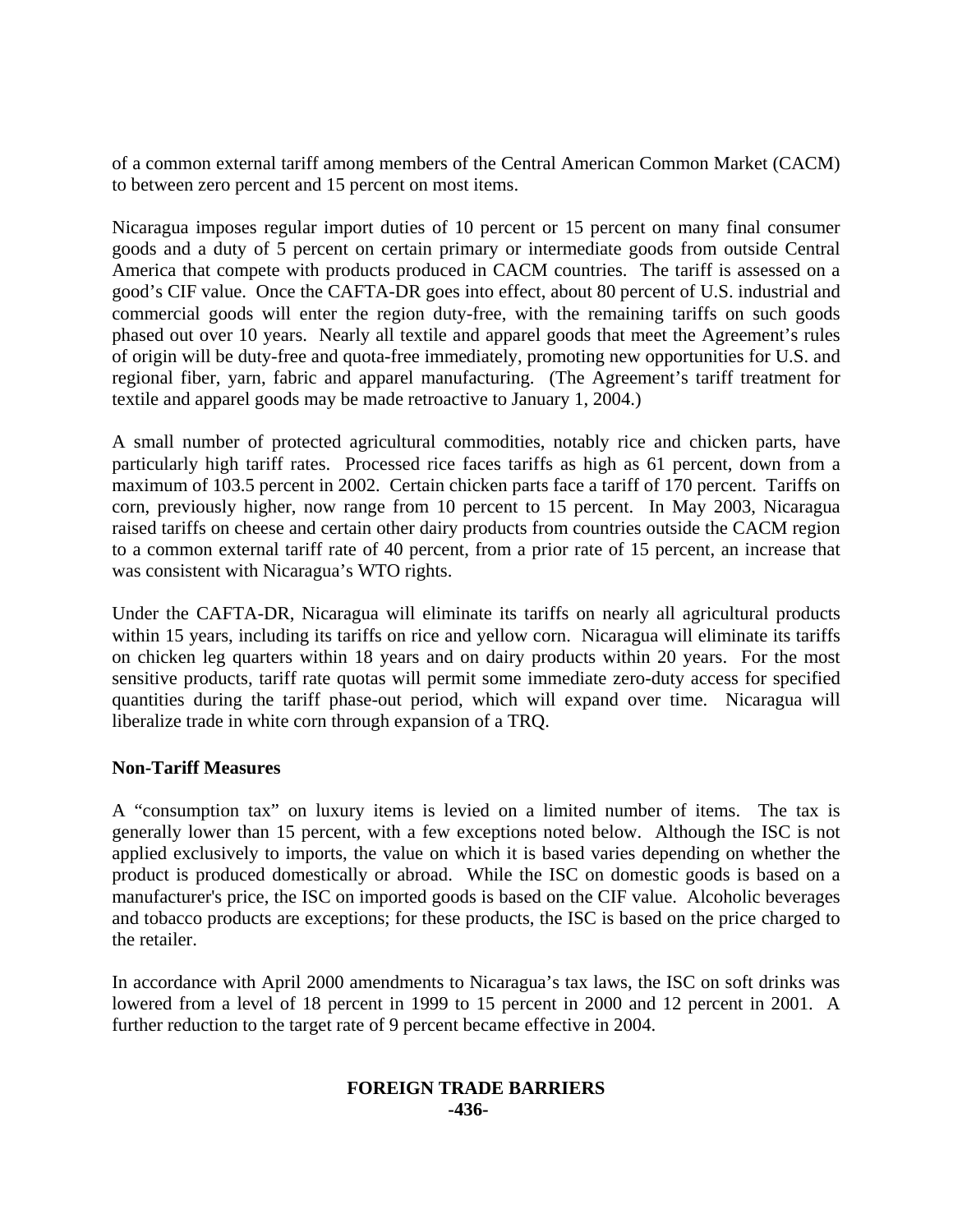# **STANDARDS, TESTING, LABELING AND CERTIFICATION**

Products that meet domestic U.S. standards are generally accepted in the Nicaraguan market with little need for further certification. U.S. exporters of food products must meet minimal phytosanitary and labeling requirements. In Nicaragua, all brands of alcoholic beverages must be registered annually with the Ministry of Public Health, and import licenses are required to import beverage alcohol. Under CAFTA-DR, Nicaragua commits to abide by the terms of the WTO's Import Licensing Agreement.

U.S. industry has expressed concern with Nicaragua's proposed standards for rum and aguardiente. However, the five Central American countries, including Nicaragua, are in the process of developing common standards for several products, including distilled spirits, which could serve to increase market access and facilitate trade. Nicaragua committed under the CAFTA-DR to explicitly recognize Bourbon and Tennessee whiskey as distinctive products of the United States, an objective of our distilled spirits industry.

There is currently no regulatory process for approving agricultural biotechnology products for import or sale. Imported agricultural products derived from biotechnology are supposed to be identified as such, but there is no law in place governing the use of labels on biotechnology products. In August 2003 an executive decree called for the establishment of an interagency commission to develop procedures for risk analysis of agricultural biotechnology products, norms for their use, and regulations for their production and importation.

When the United States and Central America launched the free trade agreement negotiations, they initiated an active working group dialogue on SPS barriers to agricultural trade that met alongside the negotiations to facilitate market access. The objective was to leverage the impetus of active trade negotiations to seek difficult changes to the Central American countries' SPS regimes. Through the work of this group, Nicaragua has committed to resolve specific measures affecting U.S. exports to Nicaragua. In particular, for meat, dairy and poultry, Nicaragua is moving toward recognizing import eligibility for all plants inspected under the U.S. food safety and inspection system.

# **GOVERNMENT PROCUREMENT**

Nicaragua's law on government procurement, which went into effect in January 2000, provides for nondiscrimination among suppliers and requires that most government procurement contracts be advertised in national newspapers and the Internet. However, some contractors have complained of inadequate notification of pending procurements. Nicaragua is not a party to the WTO Agreement on Government Procurement.

The CAFTA-DR requires fair and transparent procurement procedures, including advance notice of purchases and timely and effective bid review procedures. Under the CAFTA-DR, U.S. suppliers will be permitted to bid on procurements covered by the Agreement for most

# **FOREIGN TRADE BARRIERS**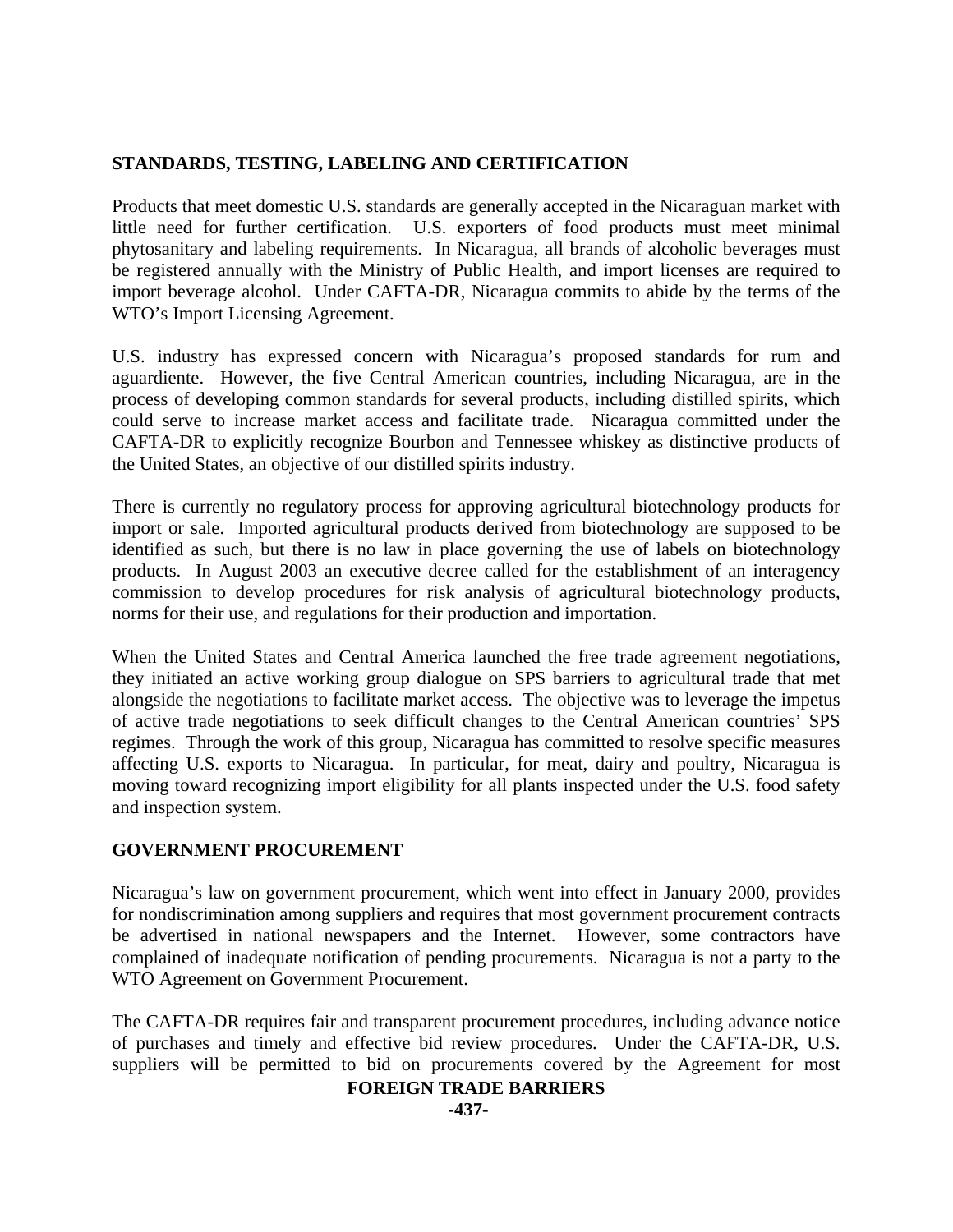Nicaraguan government entities, including key ministries and state-owned enterprises on the same basis as Nicaraguan suppliers. The anti-corruption provisions in the Agreement require each government to ensure that bribery in matters affecting trade and investment, including in government procurement, is treated as a criminal offense, or is subject to comparable penalties, under its law.

# **EXPORT SUBSIDIES**

Nicaragua does not provide export financing. However, all exporters receive tax benefit certificates equivalent to 1.5 percent of the FOB port of exit value of the exported goods. Foreign inputs for Nicaraguan export goods from the country's free trade zones enter duty-free and are exempt from value-added tax. Under the CAFTA-DR, Nicaragua may not adopt new duty waivers or expand existing duty waivers conditioned on the fulfillment of a performance requirement (e.g., the exportation of a given level or percentage of goods). Nicaragua may maintain existing duty waiver measures provided such measures are consistent with its WTO obligations.

# **INTELLECTUAL PROPERTY RIGHTS (IPR) PROTECTION**

Nicaragua has strengthened its legal framework for protection of intellectual property rights over recent years. Nonetheless, although the Nicaraguan government has dedicated three public prosecutors solely to IPR issues, enforcement remains weak. Protection of well-known trademarks is poorly enforced. According to industry sources, the government made two attempts to crack down on music recording piracy in 2001 but has made no significant raids or arrests since then, and anecdotal evidence suggests an increase in the reproduction of pirated music and videos. The U.S. Government and industry are working with the Nicaraguan government to provide training for effective enforcement. Lack of protection for pharmaceutical and agricultural product test data against unfair commercial use also remains a serious concern. Implementation of the CAFTA-DR obligations will require Nicaragua to protect undisclosed test data submitted for the purpose of product marketing approval of pharmaceutical and agricultural chemical products against disclosure and unfair commercial use

CAFTA-DR obligations will also strengthen Nicaragua's IPR protection regime to conform with, and in many areas exceed, WTO norms. CAFTA-DR obligations will also provide stronger deterrence against piracy and counterfeiting by criminalizing end user piracy and requiring Nicaragua to authorize the seizure, forfeiture, and destruction of counterfeit and pirated goods and the equipment used to produce them. The CAFTA-DR text also mandates both statutory and actual damages for copyright and trademark infringement, which would ensure that monetary damages can be awarded even when it is difficult to assign a monetary value to the violation.

#### **FOREIGN TRADE BARRIERS -438-**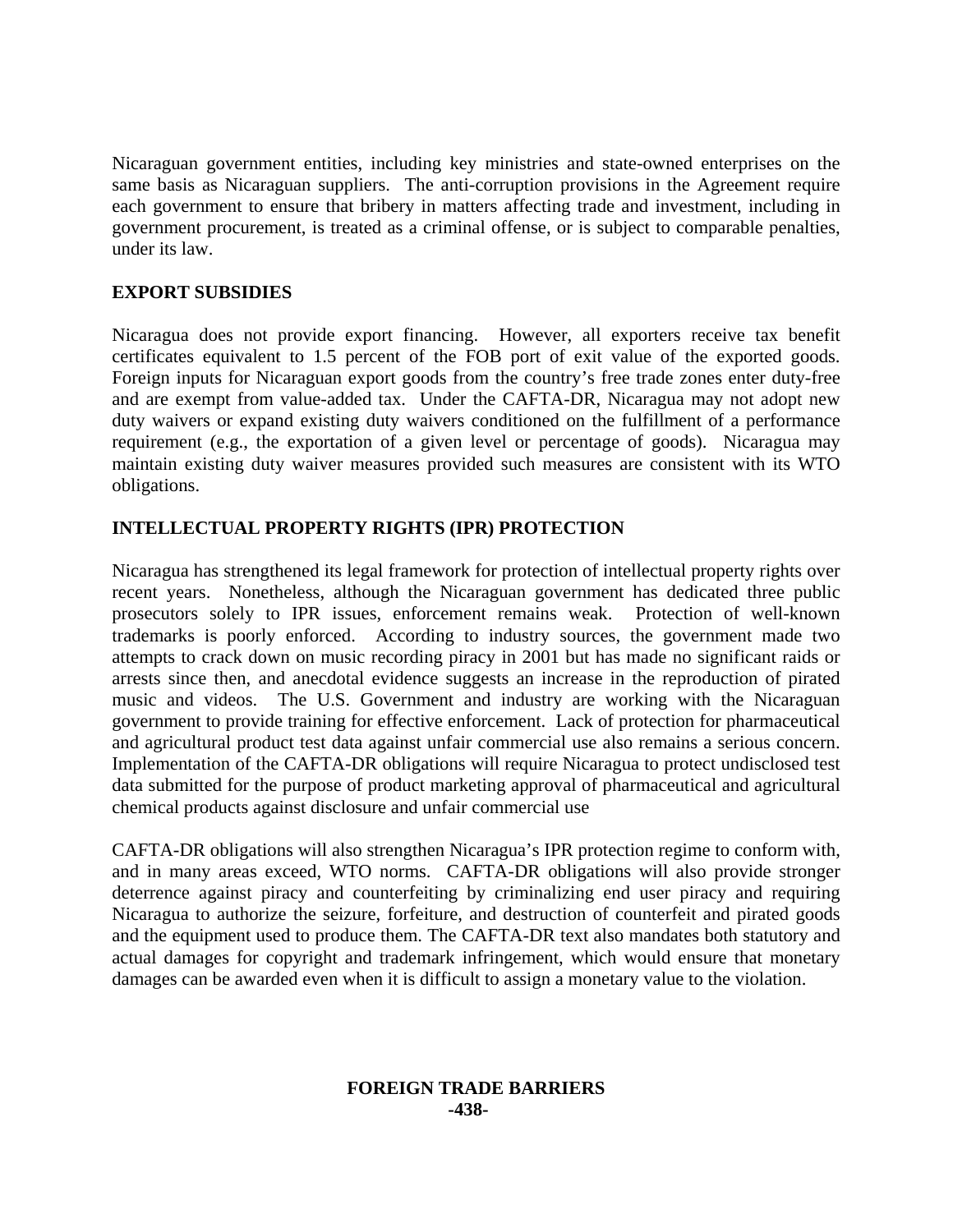## **SERVICES BARRIERS**

#### **Financial Services**

Nicaragua has ratified its commitments under the 1997 WTO Financial Services Agreement. Nicaragua's WTO commitments cover most banking services, including acceptance of deposits, lending, leasing, guarantees, and foreign exchange. However, its WTO commitments do not cover security or asset management. Nicaragua allows foreign banks to operate either as 100 percent-owned subsidiaries or as branches, but no U.S. bank has yet re-entered the Nicaraguan financial market since several major U.S. banks withdrew in the 1970s. The CAFTA-DR will make it easier for U.S. banks to enter the Nicaraguan market. U.S. financial service suppliers will have full rights to establish subsidiaries, joint ventures or branches for banks.

Legislation passed in 1996 opened the insurance industry to private sector participation. Private insurance companies now compete with the government-owned firm INISER. However, no U.S. or other foreign insurance company has entered the Nicaraguan market. Under the CAFTA-DR, U.S. insurance suppliers will have full rights to establish subsidiaries, joint ventures or branches. Nicaragua will allow U.S.-based firms to supply insurance on a cross-border basis, including reinsurance; reinsurance brokerage; marine, aviation and transport (MAT) insurance; and other insurance services. Further, Nicaragua will accord substantial market access in services across their entire services regime, subject to very few exceptions.

The telecommunications sector is in transition from state ownership to private ownership. Fiftyone percent of Enitel, the former state telephone monopoly, has been sold and a process to sell the remaining 49 percent is nearly complete. Private mobile telephone companies, and international operators, have at times complained that the regulatory agency TELCOR exhibits favoritism toward Enitel. For example, at the end of 2004, Enitel unilaterally raised termination rates for calls sent to wireless networks and blocked traffic to such networks when carriers refused to pay the 100% increase in those rates. This action by Enitel was met with little or no intervention by TELCOR to require Enitel to justify such rate increases. In general, however, TELCOR has encouraged competition in its licensing and regulatory practices, and under the CAFTA-DR, Nicaragua has committed to open its telecommunications sector to service and investment by U.S. providers.

The Law on Promotion of National Artistic Expression and on Protection of Nicaraguan Artists (Law no. 215, National Gazette 134, July 17, 1996) requires that foreign production companies contribute 5 percent of total production costs to a local cultural fund. In addition, the law requires that 10 percent of the technical, creative or artistic staff must be hired locally. Under the CAFTA-DR, Nicaragua would no longer require these contributions or local hiring for film production.

#### **FOREIGN TRADE BARRIERS -439-**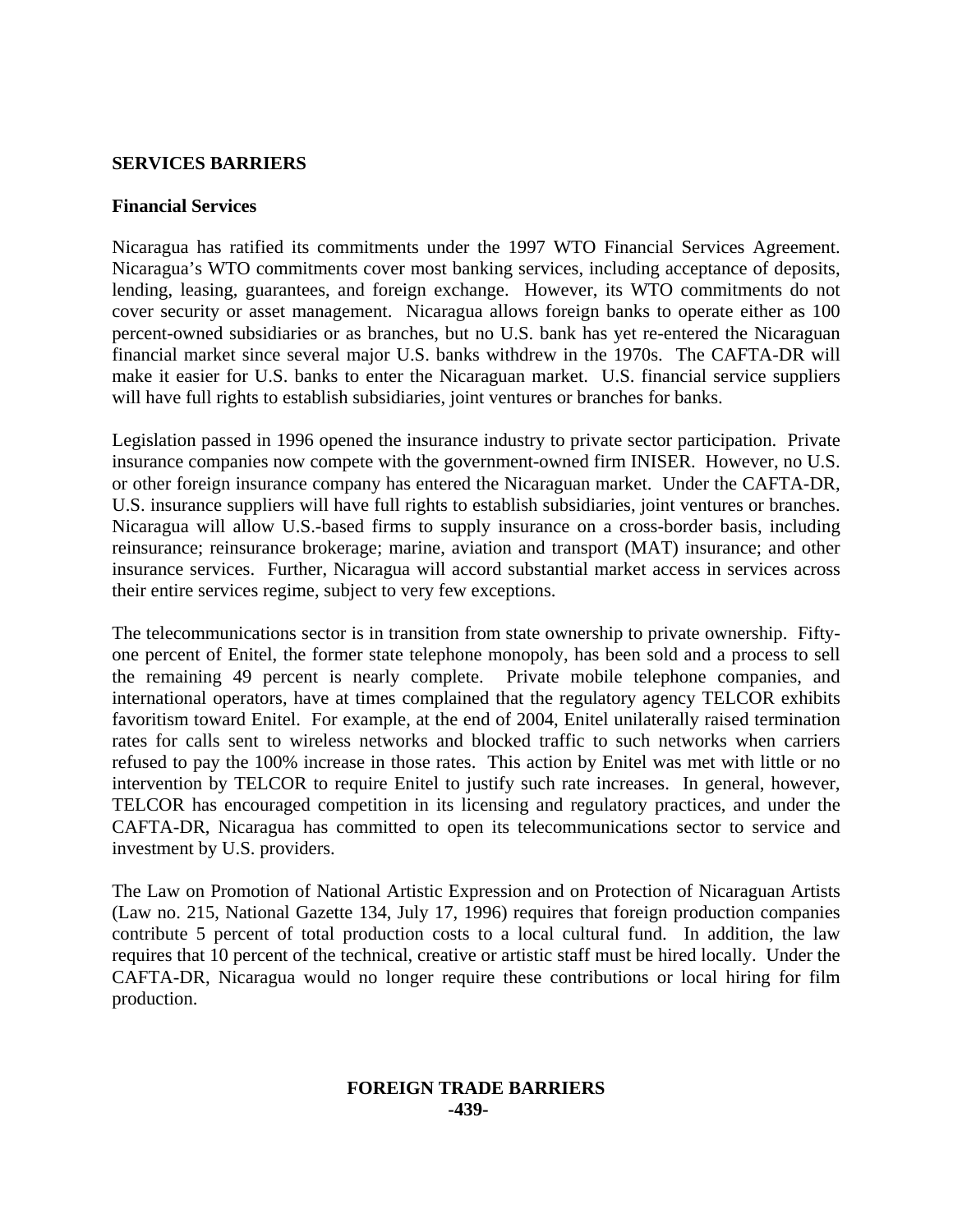## **INVESTMENT BARRIERS**

Poorly enforced property rights and the resulting proliferation of property disputes are among the most serious barriers to investment in Nicaragua. The Sandinista government confiscated nearly 30,000 properties during the 1980s. Many thousands of individuals -- including over 1,000 U.S. citizens -- have filed claims since 1992 for compensation or return of properties. While there has been progress in resolving claims, many valuable properties remain in the hands of the government or private parties, including former Sandinista government officials and military officers. Property claimants can sue for return of their properties, but the legal system favors the current occupants. The Nicaraguan government offers low-interest bonds as a means of compensation in most instances. The United States continues to urge the Nicaraguan government to resolve claims.

Nicaragua and the United States concluded a Bilateral Investment Treaty (BIT) in July 1995. Nicaragua's National Assembly ratified the BIT in June 1996, but the U.S. Senate has not ratified it. However, the investment chapter of the CAFTA-DR includes provisions for the protection of U.S. investors similar to those in the 1995 BIT by establishing a secure, predictable legal investment framework. Under the CAFTA-DR, all forms of investment will be protected, including enterprises, debt, concessions, contracts and intellectual property. U.S. investors will enjoy in almost all circumstances the right to establish, acquire and operate investments in Nicaragua on an equal footing with local investors. Among the rights afforded to U.S. investors are due process protections and the right to receive a fair market value for property in the event of an expropriation. Investor rights will be backed by an effective, impartial procedure for dispute settlement that is fully transparent. Submissions to dispute panels and panel hearings will be open to the public, and interested parties will have the opportunity to submit their views.

## **ELECTRONIC COMMERCE**

Electronic commerce is not well developed in Nicaragua. Currently, there are no laws or regulations restricting its use or regulating the treatment of electronic transactions. The CAFTA-DR includes provisions on electronic commerce that reflect the issue's importance in global trade and the importance of supplying services by electronic means as a key part of a vibrant electronic commerce environment. Under the Agreement, Nicaragua committed to provide nondiscriminatory treatment of digital products and not to impose customs duties on such products, and to cooperate in numerous policy areas related to electronic commerce.

## **OTHER BARRIERS**

Voices within and outside of Nicaragua have raised concerns that Nicaragua's legal system is weak and cumbersome. Many members of the judiciary, including those at high levels, are widely believed to be corrupt or subject to outside political pressures. Enforcement of court orders is uncertain and frequently subject to non-judicial considerations. Foreign investors are not specifically targeted but are often at a disadvantage in disputes against nationals with

#### **FOREIGN TRADE BARRIERS**